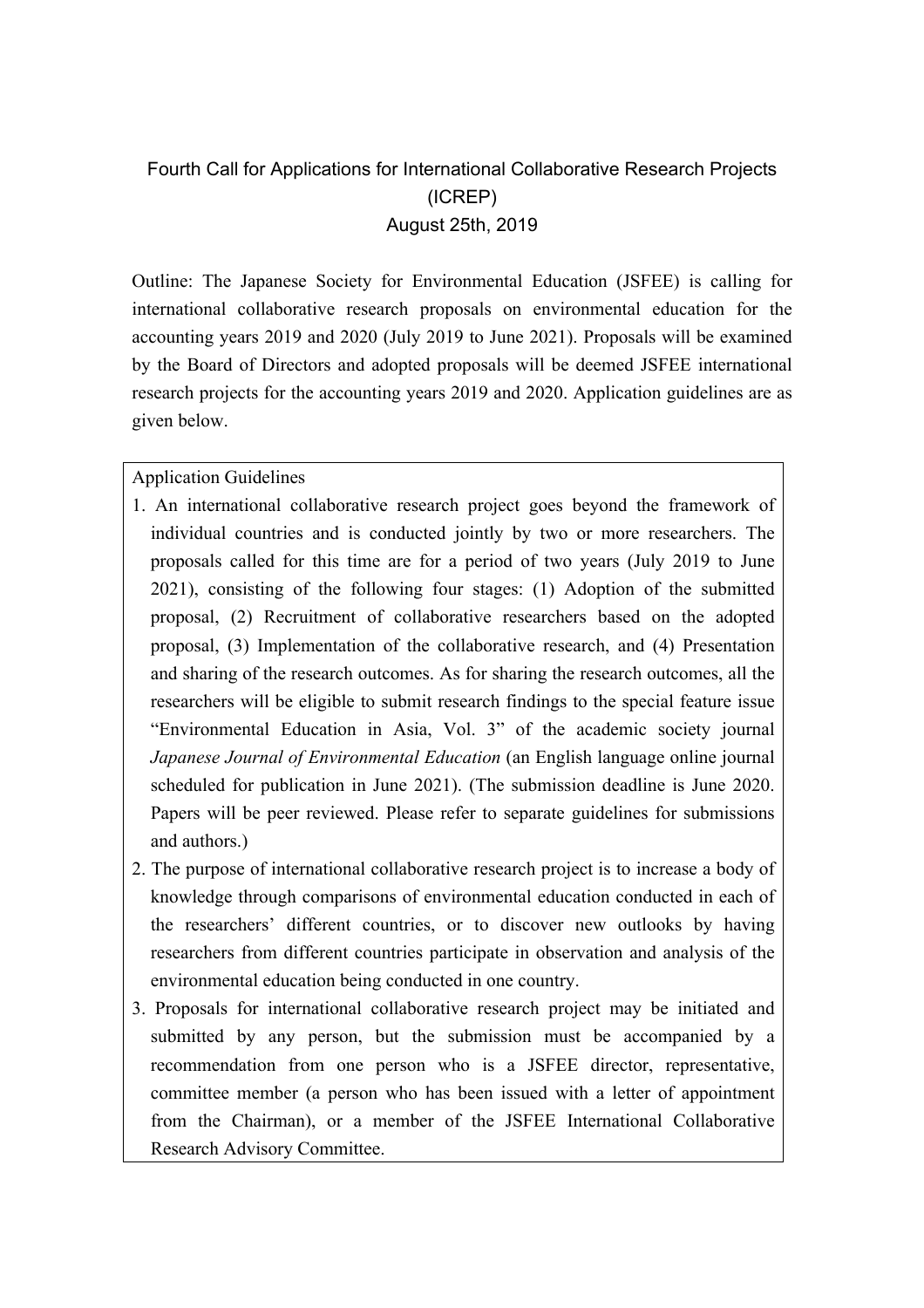- 4. For collaborative research project to begin promptly, the deadline for proposal submission shall be October 15, 2019. The recruitment will be conducted through the four academic associations with which JSFEE has agreements or through participants in past JSFEE research projects. A research project team consisting of the person submitting the proposal and the joint researchers will be formed. If, however, formation of the research team is, for some reason, found not to be possible, or if the research is suspended while still being implemented, JSFEE will delete that research project from the list.
- 5. English will be used as the official language in all communications regarding international collaborative research projects. The use of other languages is acceptable for supplementary purposes.
- 6. More than one joint researcher from any particular country may participate in one research project. In addition, one researcher may submit more than one proposal.
- 7. JSFEE will not bear the necessary costs of adopted international collaborative research projects. However, JSFEE will bear the costs of publication of JJEE-EEA, the journal for public presentation of research outcomes.
- 8. Applicants should submit proposals in the following format to the email address shown below by October 15, 2019

JSFEE International Environmental Education Collaborative Research Projects Dr. Kimiharu TO (Aomori University) tokim@aomori-u.ac.jp

The application should consist of the following items.

The application will be accepted in either Japanese or English. Kindly understand that if you submit your application in Japanese, it will be necessary to resubmit the application in English following adoption of the proposal.

- A. Name, affiliation and position of applicant
- B. Title of research (tentative)
- C. Overview of the research, not to exceed 300 words
- D. Roles of the joint researchers, expected number of joint researchers, and the names of countries if the applicant wishes to have researchers from particular countries. (If a sufficient number of joint researchers are already available and it is not possible for new researchers to be accepted into the project, please state so.)
- E. Names of joint researchers (If some joint researchers are already committed to the